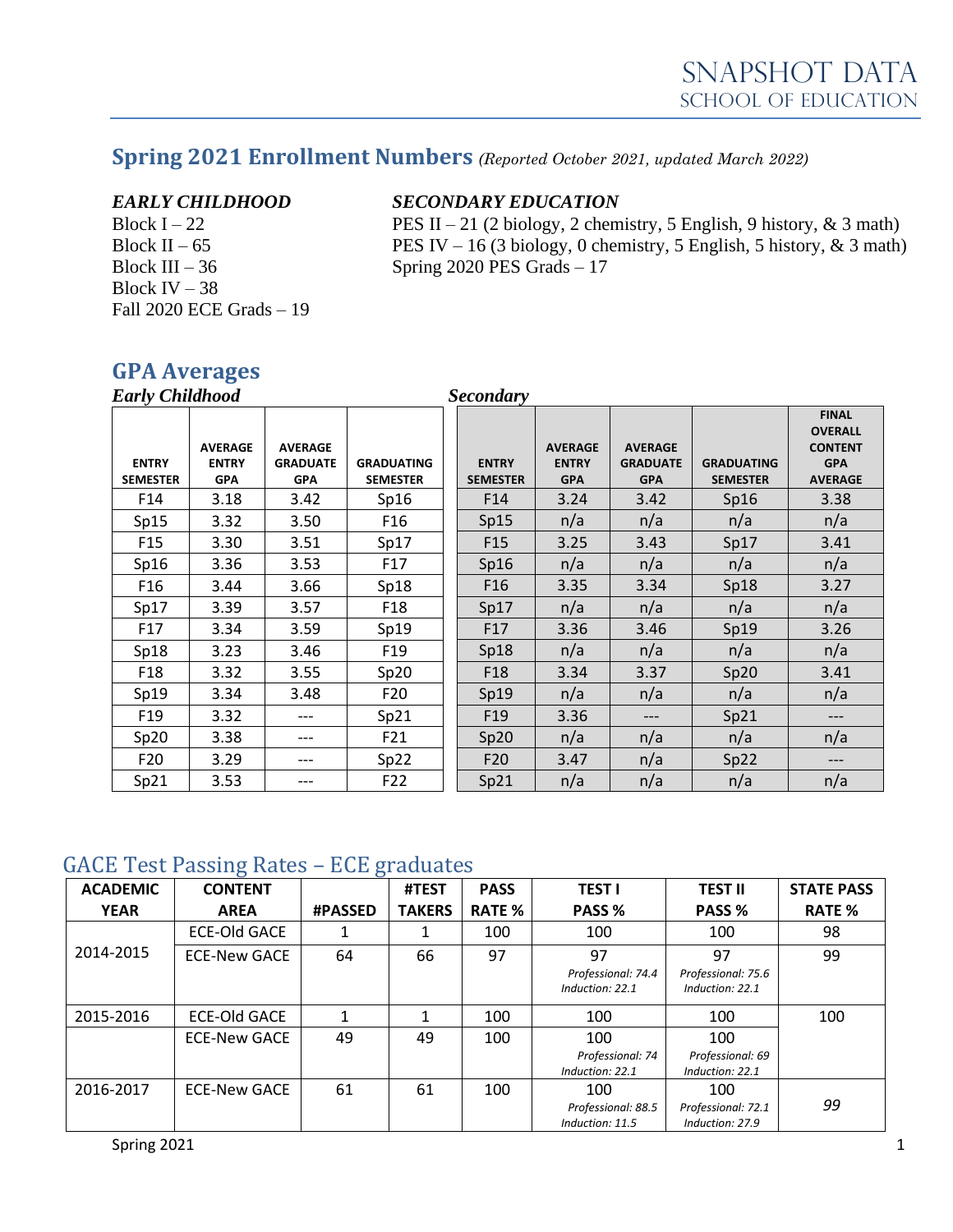| 2017-2018 | ECE-New GACE | 60 | 60 | 100  | 100                | 100                |            |  |
|-----------|--------------|----|----|------|--------------------|--------------------|------------|--|
|           |              |    |    |      | Professional: 86.7 | Professional: 68.3 | 99         |  |
|           |              |    |    |      | Induction: 13.3    | Induction: 31.3    |            |  |
| 2018-2019 | ECE-New GACE | 87 | 88 | 98.8 | 98.8               | 98.8               |            |  |
|           |              |    |    |      | Professional: 76.1 | Professional: 69.3 | <i>100</i> |  |
|           |              |    |    |      | Induction: 22.7    | Induction: 29.5    |            |  |
| 2019-2020 | ECE-New GACE | 97 | 98 | 99   | 100                | 99                 |            |  |
|           |              |    |    |      | Professional: 80.6 | Professional: 72.4 | <i>100</i> |  |
|           |              |    |    |      | Induction: 19.4    | Induction: 26.5    |            |  |

*Old & new GACE minimum passing score: 220 New GACE only:* ➢*Induction level: Scores of 220-249* ➢*Professional level: Score of 250+*

# **GACE Test Passing Rates - Secondary graduates**

*GACE test passing rates for secondary education students are not disaggregated to protect the anonymity of individual test takers.*

#### **GACE – Students Earning Professional Level at Graduation**

*(Passing both Test I & II at professional level)*

| <b>Fall 2020</b>                        |      |  |  |  |  |  |
|-----------------------------------------|------|--|--|--|--|--|
| <b>ECE</b>                              | PES* |  |  |  |  |  |
| 8 of 19                                 | n/a  |  |  |  |  |  |
| 47%                                     |      |  |  |  |  |  |
| *PES graduates in spring semester only. |      |  |  |  |  |  |

| <b>Certification</b> (Submitted for certification after meeting all requirements.) |  |  |  |  |  |
|------------------------------------------------------------------------------------|--|--|--|--|--|
|------------------------------------------------------------------------------------|--|--|--|--|--|

| A/Y 2016-2017           |  | A/Y 2017-2018                                      |      | A/Y 2018-2019 |         | A/Y 2019-2020   |       |
|-------------------------|--|----------------------------------------------------|------|---------------|---------|-----------------|-------|
|                         |  | <b>ECE</b> $n=61$   100%   <b>ECE</b> $n=61$   94% |      | ECE $n=84$    | l 98.8% | $\mid$ ECE n=94 | 95.7% |
| <b>PES</b> $n=15$   87% |  | PES $n=18$                                         | -89% | PES $n=18$    | 90%     | PES $n=19$      | 94.7% |

#### **Reported Job Placement Rates** *(in teaching-related field)*

|                   | <b>Early Childhood</b><br><b>Education Grads</b> | <b>Secondary Grads</b> |                     |
|-------------------|--------------------------------------------------|------------------------|---------------------|
| <b>Graduation</b> | (ECE) Placement                                  | (PES) Placement        | <b>Updated</b>      |
| <b>Term</b>       | Rate                                             | Rate                   | (since last report) |
| Fall 2014         | 57%                                              | n/a                    |                     |
| Spring 2015       | 51%                                              | 56%                    |                     |
| Fall 2015         | 83%                                              | n/a                    |                     |
| Spring 2016       | 86%                                              | 92%                    |                     |
| Fall 2016         | 96%                                              | n/a                    |                     |
| Spring 2017       | 97%                                              | 87%                    |                     |
| <b>Fall 2017</b>  | 100%                                             | n/a                    |                     |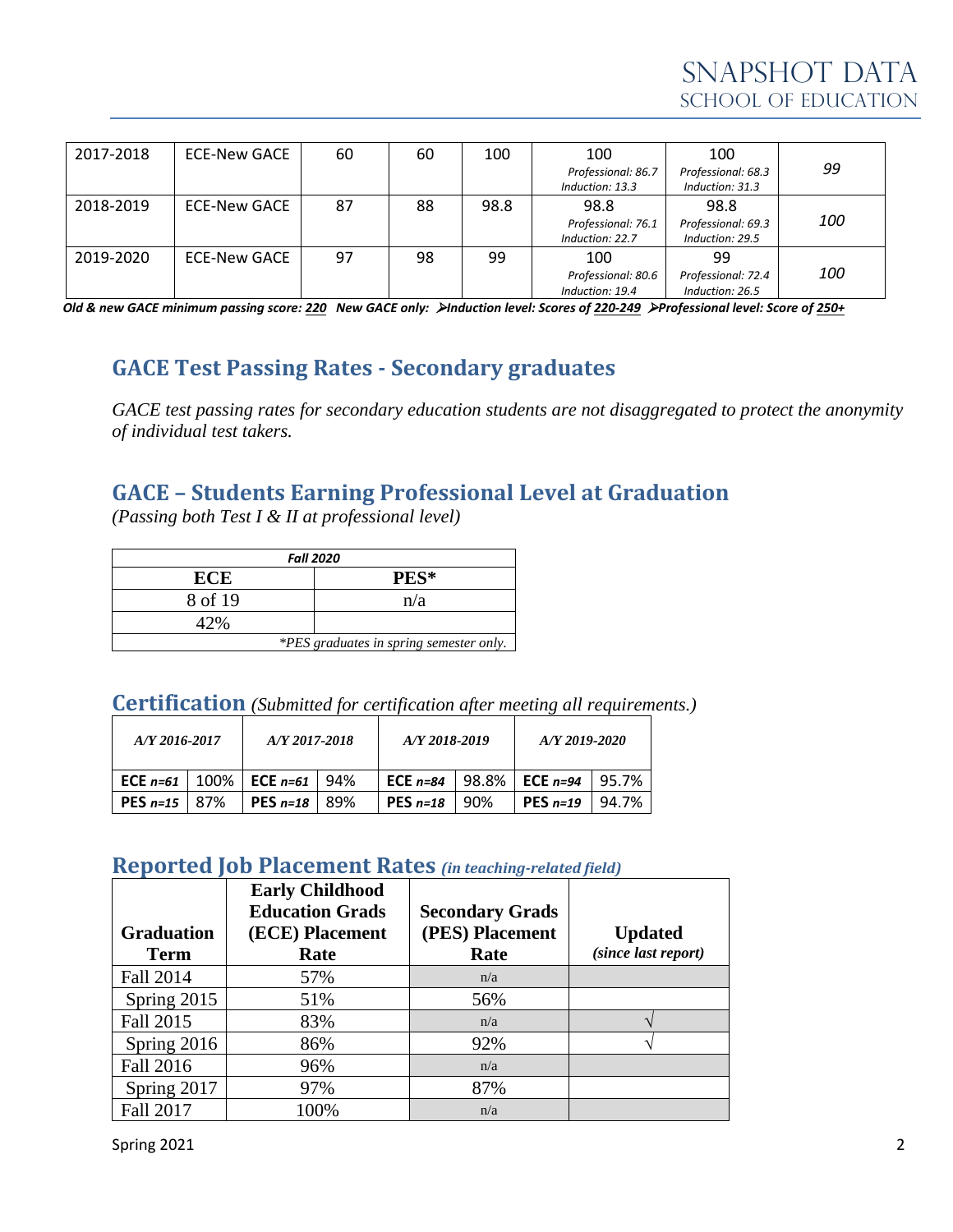| Spring 2018      | 94%       | 76% |  |
|------------------|-----------|-----|--|
| Fall 2018        | 78%       | n/a |  |
| Spring 2019      | 77%       | 83% |  |
| Fall 2019        | 81%       | n/a |  |
| Spring 2020      | 94%       | 76% |  |
| <b>Fall 2020</b> | $21\%$ ** | n/a |  |

\* Change due to deceased graduate. \*\* Only self-report available.

# **Survey of Induction Teachers Results**

*Results are available for fall semester reporting only.*

## **Survey of Employers of Induction Teachers Results**

*Results are available for fall semester reporting only.*

# **Early Childhood Education (ECE) Graduate Completers' Survey Results Fall 2020**

**19 of 19 respondents**

- **92%** responded positively (strongly agree/agree) to the **Content and Curriculum** survey statements.
	- o *Graduates were most confident*
		- ✓ *in being prepared to demonstrate broad, current, and specialized knowledge in their field(s) (95%)*
		- ✓ *in their plans to relate their field to other areas of the school and to everyday life (95%)*
		- ✓ *that their field placement helped them gain the expertise in content and curriculum (95%)*
	- o *Graduates were least confident*
		- ➢ *in being prepared to understand and use content and pedagogical knowledge that is appropriate for diverse learners (84%)*
	- ❖ *6% decrease from Spring 2020 98x%)*
	- ❖ *1% decrease from Fall 2019 (93%)*
- **87%** responded positively (strongly agree/agree) to the **Knowledge of Students, Teaching and Learning** survey statements.
	- o *Graduates were most confident*
		- ✓ *feeling prepared to demonstrate an understanding of how students develop and learn (90%)*
		- ✓ *in their ability to effectively communicate with students from diverse cultural backgrounds (90%)*
		- ✓ *in their plans to use the best professional practices to meet the needs of diverse learners (90%)*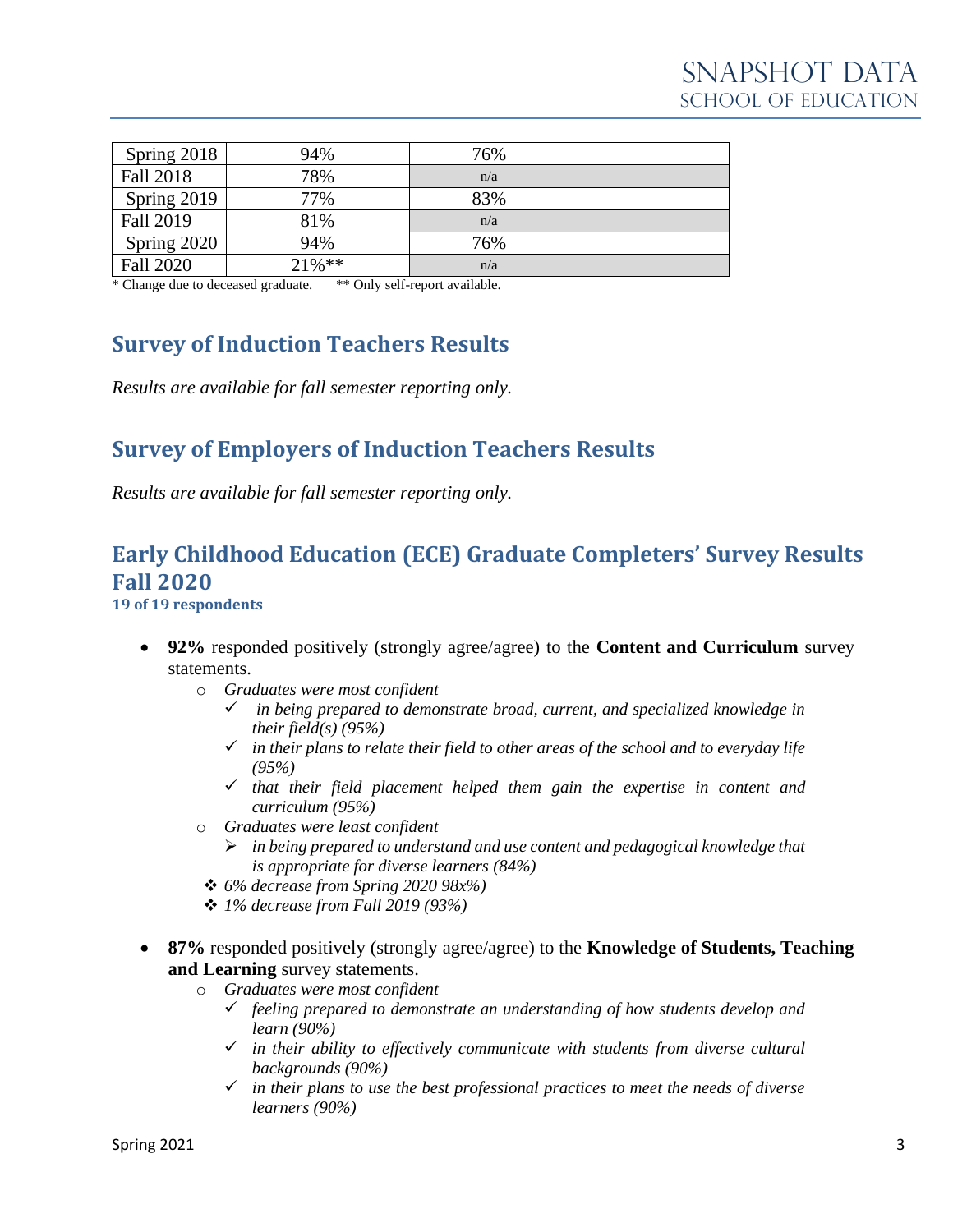- ✓ *in their understanding of how factors in environment inside and outside of school may influence students' lives and learning (90%)*
- ✓ *in their plans to establish respectful and productive relations with families and communities to support student learning (90%)*
- o *Graduates were least confident*
	- ➢ *in their ability to work with students identified as needing special education services (74%)*
- ❖ *22% inecrease from Spring 2020 (65%)*
- ❖ *7% decrease from Fall 2019 (94%)*
- **89%** responded positively (strongly agree/agree) to the **Learning Environments** survey statements.
	- o *Graduates were most confident*
		- ✓ *in their ability to create learning environments that focus on engaging all students in learning, collaboratively and individually (90%)*
		- ✓ *in their ability to implement effective classroom management strategies in all school spaces (90%)*
		- ✓ *that their field placement helped them gain the expertise in learning environments being able to manage time, space, activities, technology, and other resources to provide active and equitable engagement of diverse students and adults in productive tasks; in their ability to implement effective classroom management strategies in all school spaces; and, in their knowledge about human motivation and behavior to develop strategies for organizing and supporting learning (90%)*
	- o *Graduates were least confident*
		- ➢ *in their ability to use knowledge of students' unique cultures, experiences, and communities to sustain culturally responsive classrooms and schools (84%)*
	- ❖ *9% decrease from Spring 2020 (98%)*
	- ❖ *4% decrease from Fall 2019 (93%)*
- **96%** responded positively (strongly agree/agree) to the **Classroom, Program, and School-wide Assessment** survey statements.
	- o *Graduates were most confident*
		- ✓ *in their ability to choose, develop, and use assessment methods appropriate for instructional programmatic decisions (100%)*
	- o *Graduates were less confident*
		- ➢ *in their plans to use resources including available technology to keep accurate and up-to-date records (94%)*
		- ➢ *that their field placement helped them gain the expertise in classroom, programs, and school-wide assessment (94%)*
	- ❖ *2% decrease from Spring 2020 (98%)*
	- ❖ *4% increase from Fall 2019 (92%)*
- **94%** responded positively (strongly agree/agree) to the **Planning and Instruction** survey statements.
	- o *Graduates were most confident in all but one marker in this category (all 95%). Those included were:*
		- ✓ *in their ability to plan and carry out instruction and programs based on knowledge of state and district performance standards, curriculum, students, learning environments, and assessment data*
		- ✓ *in their plans to keep up with and use methods consistent with current theory, research, and practice*